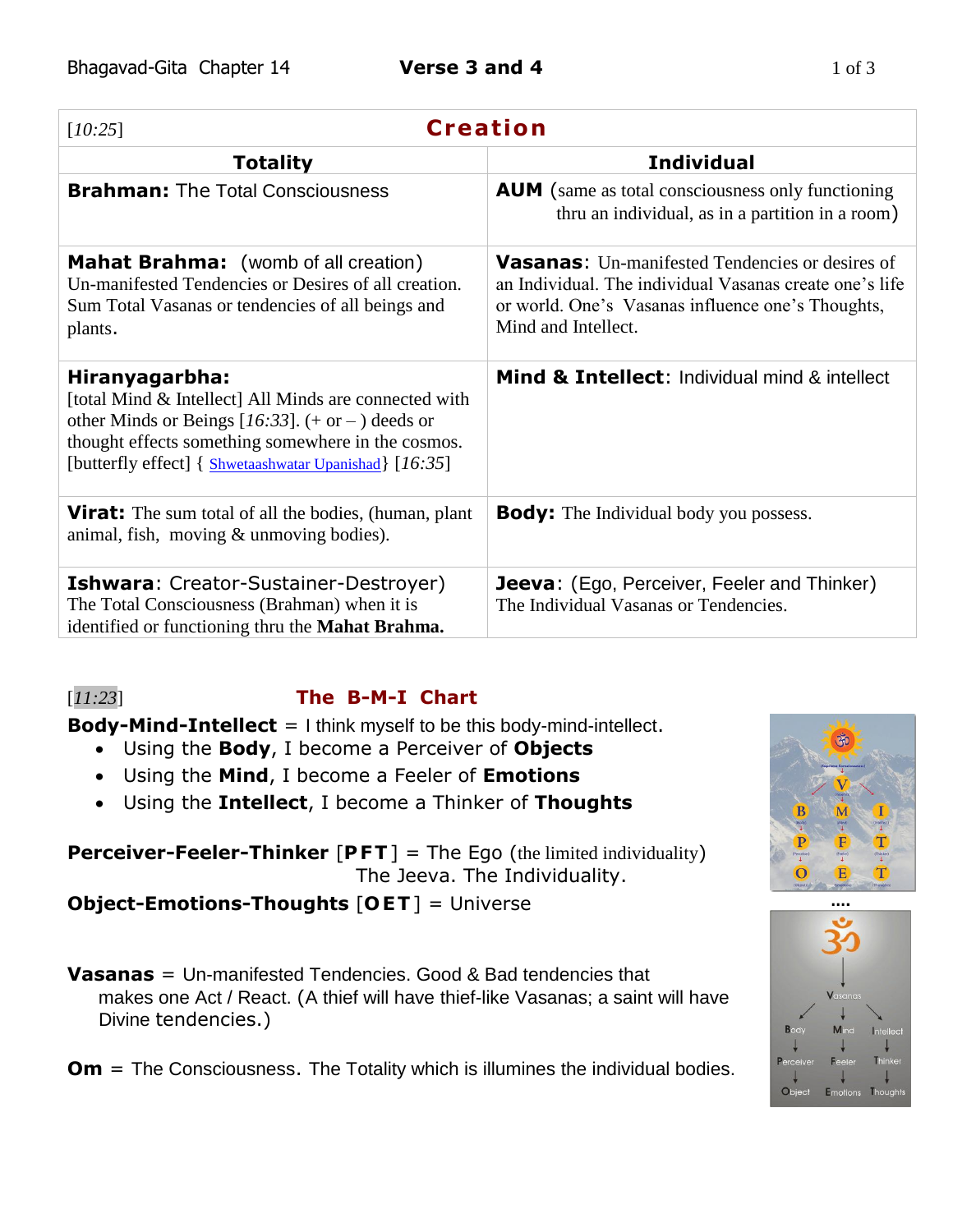# **Three Gunas**

| Satva | Purity, Knowledge   |
|-------|---------------------|
| Rajas | Passion, Activity   |
| Tamas | Darkness, Ignorance |

# The Highest Knowledge

Knowledge of the 3-Gunas is the basis in which the entire spiritual knowledge is built upon. Once the student understands the 3-Gunas, he becomes immortal; he understands his true nature as Om, the Infinite Self. No matter what happens, his body is immortal.

[*17:02*] There is one Cosmic Mind. Anytime we create a negative thought or activity, we create damage somewhere in the Cosmic Mind. The Ripple Effect.

We create positive energy as in prayer, love, sympathy and compassion. Not only do we help ourselves, but also help others around us and in the universe.

Mother's intuition is based on that premise; mother's intuition telling her her child needs help or is in danger.

Why is there likes/dislikes, differences in desires, ideas and emotions, even among siblings (twins)?

It is because of our Vasanas (un-manifested tendencies) that create differences that cause one to Act/React.

The kind of:

- Body-Mind-Intellect,
- Parents
- Country one is born in,
- The body one chooses,
- Your particular emotions

are all based on one's Vasanas and Karmas.

### [*22:44*]

The Qualities you possess is destiny; what you do with that destiny is called Free Will (purasharta).